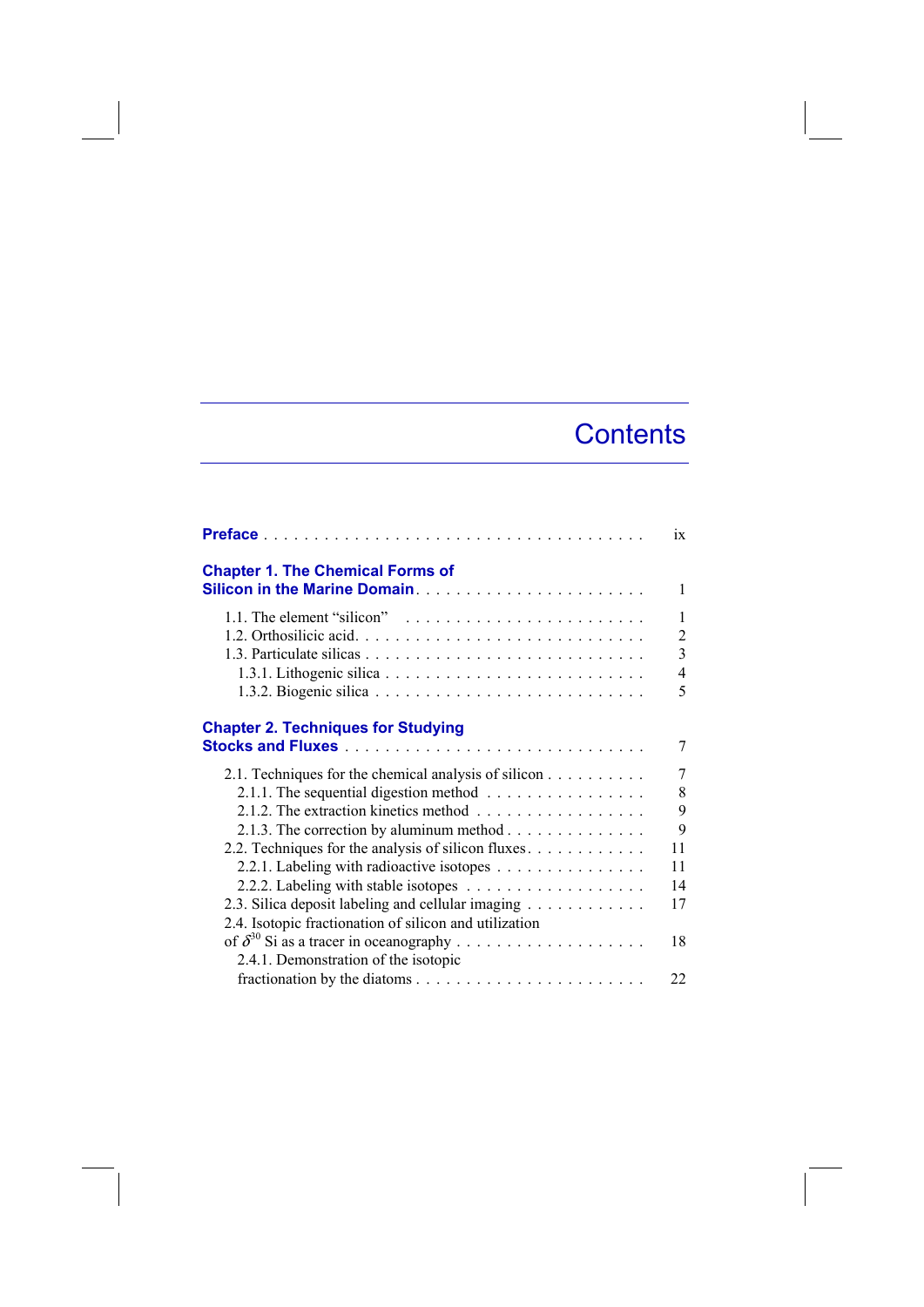## vi The Biogeochemical Cycle of Silicon in the Ocean

| 2.4.2. Utilization of $\delta^{30}$ Si as a tracer                               |    |
|----------------------------------------------------------------------------------|----|
| in oceanography $\ldots \ldots \ldots \ldots \ldots \ldots \ldots \ldots \ldots$ | 23 |
| 2.4.3. The interest of analyses of the                                           |    |
|                                                                                  | 24 |
|                                                                                  |    |
| <b>Chapter 3. The Marine Producers</b>                                           |    |
|                                                                                  | 27 |
|                                                                                  | 27 |
|                                                                                  | 29 |
|                                                                                  | 29 |
| 3.4. Silicification within the scope of                                          |    |
| nanoplankton and picoplankton                                                    | 31 |
|                                                                                  | 33 |
|                                                                                  | 34 |
| 3.7. The evolution of the siliceous organisms                                    |    |
|                                                                                  | 37 |
|                                                                                  | 39 |
|                                                                                  |    |
| <b>Chapter 4. Cellular Mechanisms of Silica</b>                                  | 43 |
|                                                                                  |    |
| 4.1. Influence of orthosilicic acid availability                                 |    |
|                                                                                  | 43 |
| 4.1.1. General formulations and                                                  |    |
|                                                                                  | 43 |
| 4.2. The chemical form of dissolved Si                                           | 46 |
| 4.2.1. The model of Riedel and Nelson                                            | 46 |
| 4.2.2. The model of Del Amo and Brzezinski                                       | 48 |
|                                                                                  | 50 |
| 4.3. Cellular mechanisms of orthosilicic acid uptake                             | 51 |
| 4.4. Intervention of specific proteins in the                                    |    |
|                                                                                  | 53 |
| 4.4.1. The Hecky <i>et al.</i> conceptual model $\ldots \ldots \ldots \ldots$    | 53 |
|                                                                                  | 56 |
| 4.4.3. Frustule synthesis, a complex                                             |    |
|                                                                                  | 58 |
| 4.5. The stoichiometric ratios Si/C/N of diatoms                                 | 59 |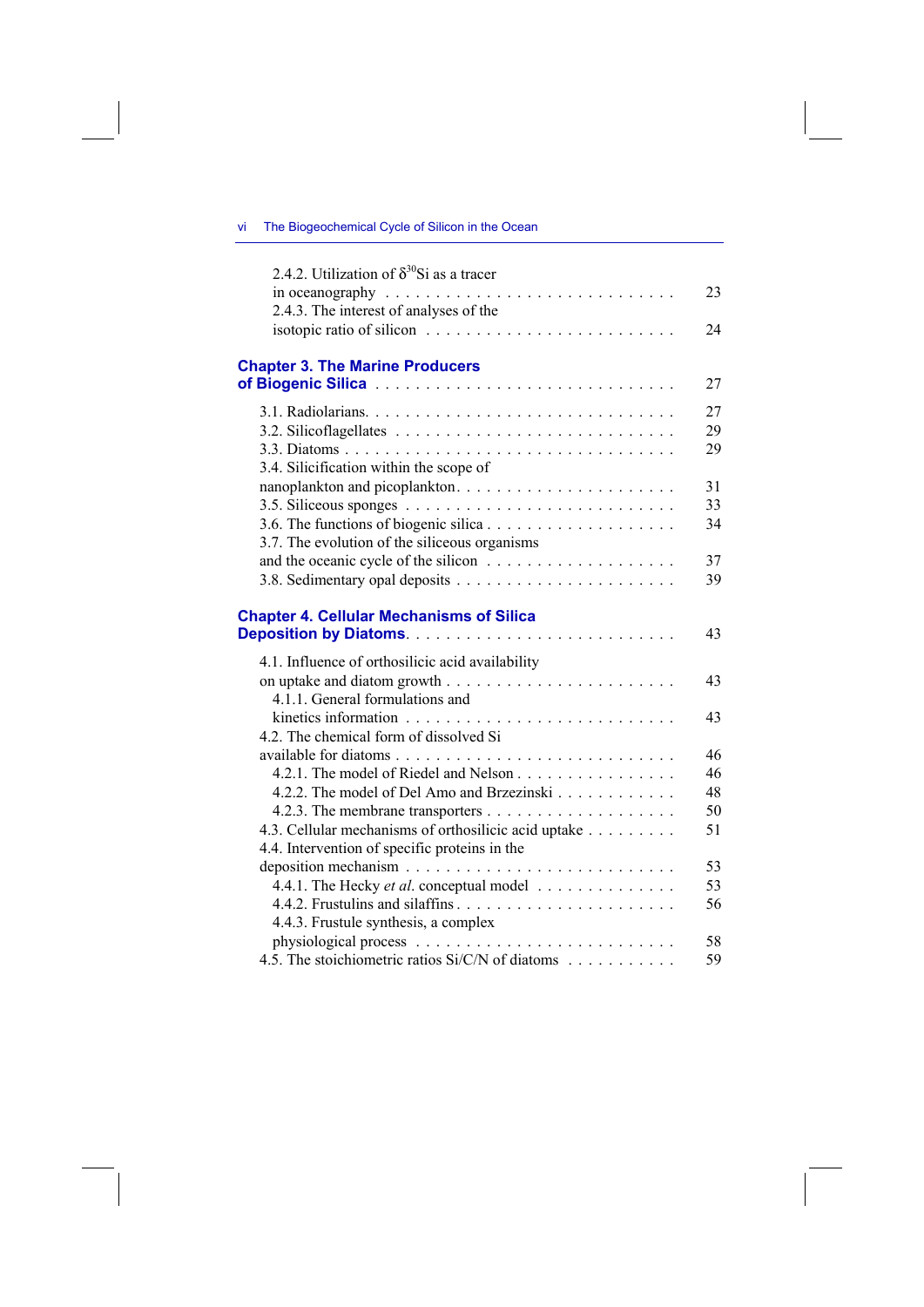| Contents | VII |
|----------|-----|
|          |     |

| 4.5.1. Stoichiometry in diatoms and                                                                    |     |
|--------------------------------------------------------------------------------------------------------|-----|
|                                                                                                        | 59  |
| 4.5.2. The influence of trace metals on the                                                            |     |
|                                                                                                        | 61  |
| <b>Chapter 5. Dissolution of Biogenic</b><br><b>Silica and Orthosilicic Acid Regeneration.</b>         | 63  |
| 5.1. Reactivity of the particulate silica                                                              |     |
|                                                                                                        | 63  |
| 5.2. Processes of control of the dissolution                                                           |     |
| in aqueous phase $\ldots \ldots \ldots \ldots \ldots \ldots \ldots \ldots \ldots \ldots$               | 66  |
| 5.2.1. Variation of the solubility of opal with depth                                                  | 67  |
|                                                                                                        | 68  |
| 5.2.3. Role of temperature $\ldots \ldots \ldots \ldots \ldots \ldots \ldots$                          | 68  |
| 5.2.4. Relationship with bacterial                                                                     |     |
|                                                                                                        | 70  |
| 5.2.5. Influence of aluminum concentration.                                                            | 71  |
| 5.3. The solubility of opal in natural conditions.                                                     | 73  |
| <b>Chapter 6. The Control of Biogeochemistry</b>                                                       |     |
|                                                                                                        | 77  |
| 6.1. The preservation of calcite in ocean sediments                                                    | 77  |
| 6.1.1. Control of alkalinity by organic production                                                     | 78  |
| 6.1.2. The CaCO <sub>3</sub> /C <sub>org</sub> ratio (rain ratio) $\ldots \ldots \ldots \ldots \ldots$ | 79  |
| 6.1.3. The distribution of orthosilicic acid                                                           |     |
|                                                                                                        | 80  |
| 6.2. The central role of the Southern Ocean                                                            | 83  |
| 6.2.1. Subantarctic Mode Water (SAMW)                                                                  | 83  |
|                                                                                                        | 85  |
| 6.2.3. The influence of SAMW in the Global Ocean                                                       | 87  |
| 6.2.4. The conceptual model of Sarmiento et al.                                                        | 87  |
| 6.3. The silicic acid leakage hypothesis (SALH)                                                        | 89  |
| 6.3.1. The last glacial-interglacial transition                                                        | 89  |
| 6.3.2. The sedimentary record $\ldots \ldots \ldots \ldots \ldots \ldots \ldots$                       | 94  |
| <b>Chapter 7. The Global Budget of</b>                                                                 |     |
|                                                                                                        | 99  |
| 7.1. Estimates of production and export                                                                |     |
|                                                                                                        | 99  |
|                                                                                                        | 100 |